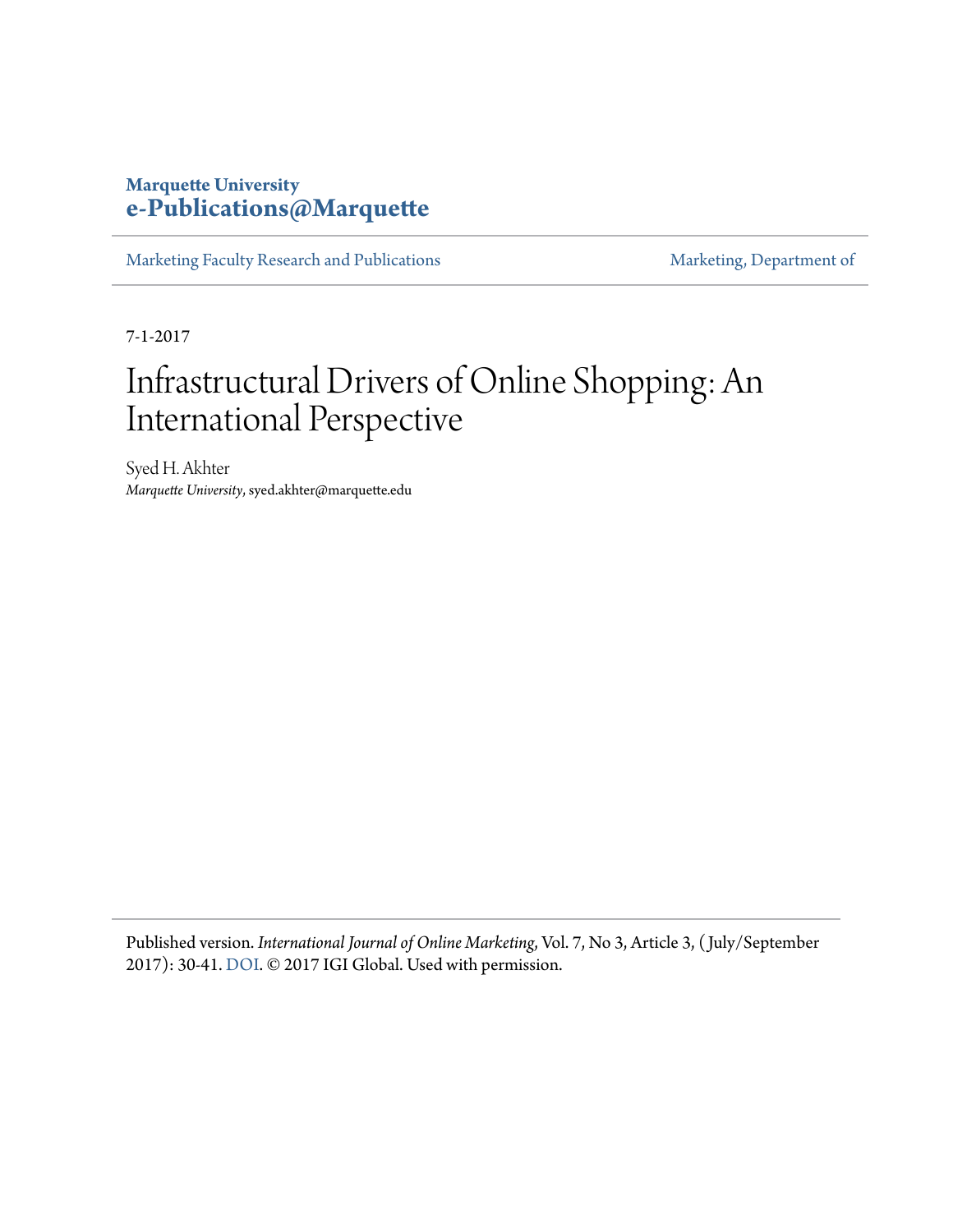## **Infrastructural Drivers of Online Shopping: An International Perspective**

Syed Akhter, Marquette University, Milwaukee, WI, USA

#### **ABSTRACT**

While online shopping expenditures have been increasing in both developed and developing economies, they still account for a small share of total retail sales. Significant differences also exist across countries in the amount of money consumers spend on a per capita basis on online purchases. The authors utilize the conceptual foundations of infrastructural framework to examine the effects of infra tructural drivers on online shopping expenditures in 43 countries. Findings show that per capita telecommunications investments and per capita gross national income are significantly associated with per capita online shopping expenditures. Privacy protection, Internet penetration, and credit card penetration were not significant.

#### **KeywORDS**

 Credit Card Penetration, Internet Penetration, Internet Shopping, Online Purchases, Privacy Regulations, Telecommunications Infrastructure

#### **1. INTRODUCTION**

The Internet has significantly transformed consumers' shopping experiences by expediting product search, facilitating price comparisons, and reducing transaction costs. Taking advantage of these conveniences, consumers have shifted some of their purchases to the online channel. However, while consumers' preference for the online channel has resulted in increasing online sales, data show that online sales across countries still account for a small share of total retail sales. In the U.S., for example, after more than four decades of the commercial launch of the Internet, e-commerce sales were about  $5.8\%$  of total retail sales in 2013, increasing from  $5.2\%$  in 2012 (U.S. Census, 2014). And in China, where the compound annual growth rate from 2003 to 2011 was 120%, the highest growth rate in the world, the share of e-commerce sales to total retail sales was only between 5 to 6 percent (McKinsey, 2013).

To explain online shopping activities, existing research has mostly focused on demographic characteristics (Akhter, 2003; Chang and Samuel, 2004) and attitudinal and motivational determinants such as beliefs, risk averseness, norms, intentions, and perceived value (Brashear et al., 2009; George, 2004; Lim, 2015). In contrast to the large body of research on demographic and psychological determinants, the literature on infrastructural drivers of online shopping is still in the early phase of development (Travica, 2002; Sheth and Sharma, 2005; Alqahtani et al., 2012). A review of the literature also shows a dearth of empirical studies on the effects of infrastructural drivers on online shopping expenditures across countries.

#### DOI: 10.4018/IJOM.2017070103

Copyright © 2017, IGI Global. Copying or distributing in print or electronic forms without written permission of IGI Global is prohibited.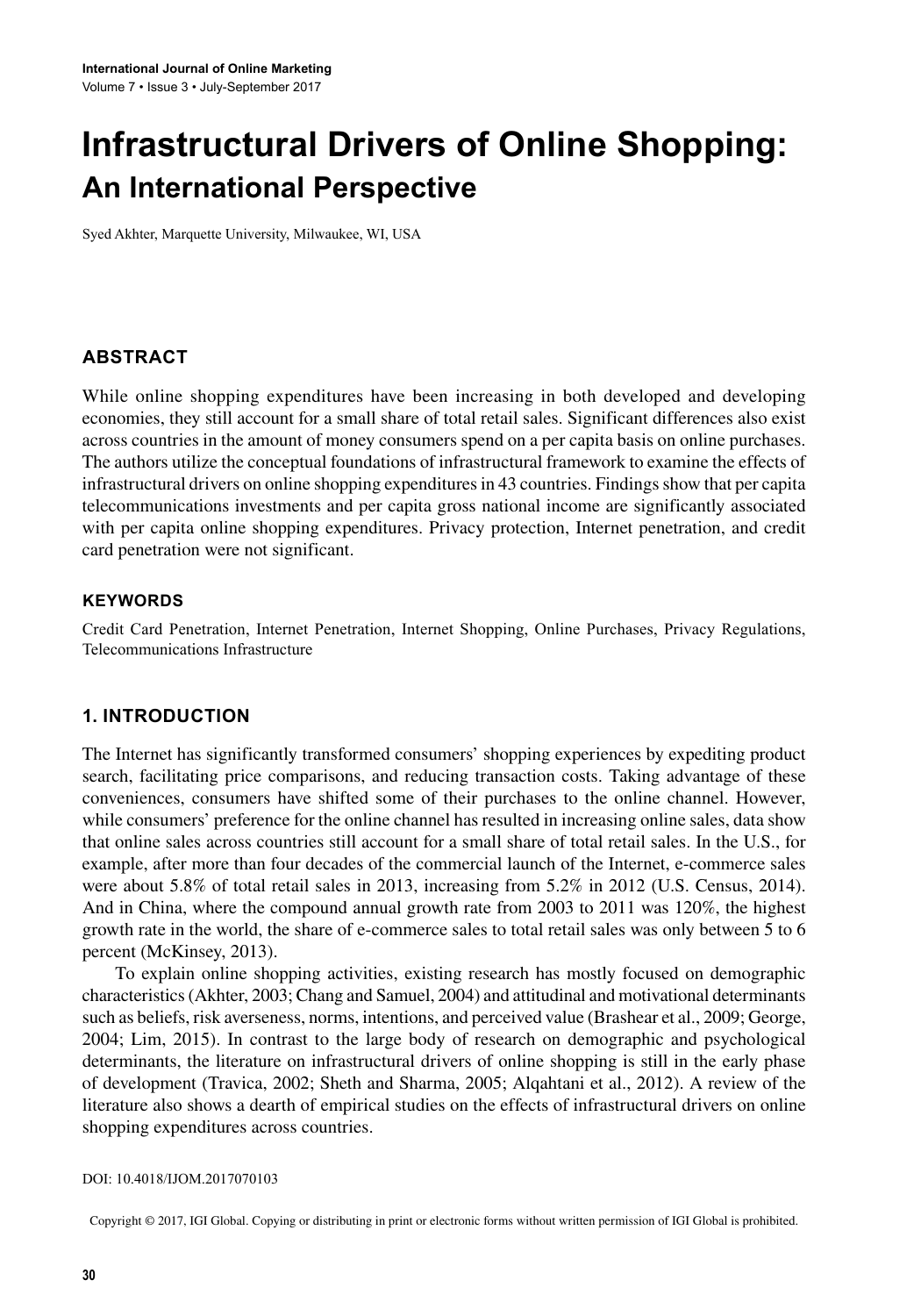This study attempts to fill the above-mentioned gaps and contribute to the literature in three significant ways. First, it builds on the infrastructural frameworks developed in existing studies to formulate the hypotheses. Second, it tests the effects of three key infrastructural drivers (telecommunications, financial, and regulatory) on online shopping expenditures across countries. Third, it draws theoretical and strategic implications of the findings, adds to the existing knowledge on infrastructural drivers and online shopping, and guides strategic decision making.

To accomplish the research goals, the rest of the paper is organized into the following four sections. In Section 2, we discuss the theoretical frameworks and, in Section 3, we present the hypotheses. In Section 4, we discuss issues related to the sample and variables and present the results, and, in Section 5, we draw theoretical and managerial implications, discuss the limitations of the study, and suggest questions for future research.

#### **2. THeOReTICAL FRAMewORKS**

Existing research has delineated the linkages between infrastructural conditions and online transactions. Travica (2002), for example, conducted a field investigation to determine how infrastructural factors affect the diffusion of e-commerce. Interview and observation data showed that economic, telecommunications, and cultural factors favorably affect the potential for e-commerce. Simon (2004) also identified communication infrastructure and legal and societal factors such as privacy protection as critical success factors for facilitating electronic commerce in developing countries. Das et al. (2014) explored the effects of economic, legal/regulatory, and technological factors on music piracy and found that the primary factors that affect online piracy in a country are its economic status and regulatory status.

Sheth and Sharma (2005) classified countries based on their infrastructural development and proposed that the level of development in telecommunications and legislative bodies would affect e-marketing activities as well as consumer behavior. And Lawrence and Tar (2010) noted that underdeveloped states of telecommunications infrastructure, credit systems, and income would act as barriers to e-commerce activities in developing countries. In a recent report, the Euromonitor also emphasized the importance of developing adequate telecommunications and financial infrastructures to promote online hopping (Euromonitor International, 2012).

In addition to the roles of telecommunications and financial infrastructures, existing research provides meaningful insights into the role of privacy in influencing online shopping. A key conclusion from the current body of research is that while consumers appreciate the convenience of online shopping they remain apprehensive about the threat to privacy it poses. Privacy concern among consumers has been shown to be a significant determinant of online shopping and research shows that it negatively affects online purchases (Dubelaar et al., 2003; Zorotheos and Kafeza, 2009). What, however, is important to note about the privacy literature is that much of the scholarly attention has been applied to understanding the antecedents and consequences of privacy concern and not to examining the effects of the regulatory infrastructure that protects privacy.

Wirtz et al. (2007, p. 344) have emphasized the importance of examining the differences in the privacy approaches and practices of businesses and governments to "protect consumer privacy" in the different geographical regions of the world. Erbschloe (2001) also identified cross-country differences in privacy regulations as one of the key trends impacting the use of the Internet. Existing literature reveals that although the influence of infrastructural drivers on online shopping has been proposed, not much has been done to test the conceptual linkages empirically. Sheth and Sharma (2005) and, more recently, Das et al (2014), while hypothesizing the effects of infrastructural drivers on online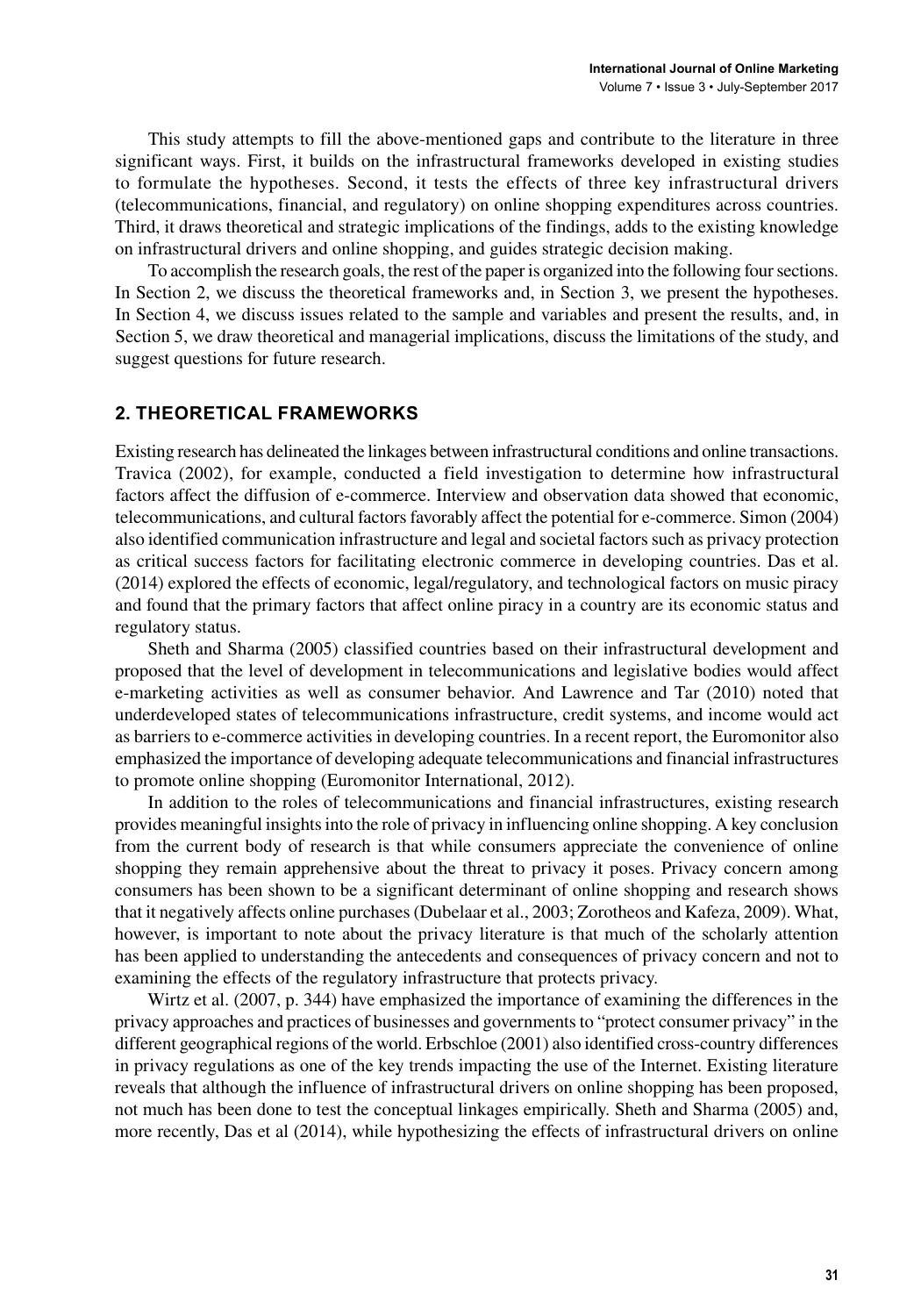consumer behaviors, recommended that empirical studies should be conducted to test the proposed relations. Markus and Soh (2002) also suggested the importance of focusing on structural factors to explain differences in e-commerce activities across countries.

This study responds to the need for filling the gaps in the literature by examining the effects of three national level infrastructural drivers (telecommunications, financial, and regulatory) on online shopping expenditures in 43 countries. Findings from this study would contribute to our understanding of the effects of national-level infrastructural drivers on online shopping expenditures across countries. Below we present hypotheses related to the effects of regulatory (H1), telecommunications (H2 and H3), and financial (H4 and H5) drivers on online shopping expenditures.

#### **3. HyPOTHeSeS**

Privacy, as a psychological construct, is deeply embedded in the culture of a country. The desire to maintain privacy manifests itself in different types of behavior. In the online environment, for example, privacy concern has been shown to influence risk reduction behaviors (Phelps et al., 2000; Youn, 2009). Wirtz, et al. (2007) found that heightened privacy concern among consumers resulted in their engaging in different forms of risk reductions strategies such as fabricating personal information, using privacy-enhancing technologies, or even refusing to purchase. Besides influencing risk reduction behaviors, privacy concern also affects online transactional behaviors. When privacy concern increases, both the frequency of online transactions and online spending are negatively affected. Zorotheos and Kafeza (2009) found that when consumers were concerned about privacy, they were less likely to transact on websites that required personal information. Dubelaar et al. (2003, p. 70) summarized the linkages between privacy and shopping behavior by noting that the "perceptions of personal information privacy are directly linked to on-line purchasing behavior."

Privacy concern is salient because of the massive amount of personal data that businesses collect to construct consumer profiles and develop marketing strategies. The concern about privacy is exhibited in what consumers want to reveal about themselves and the control they want to exercise over how personal information is acquired and used (Westin, 1967). In a survey, about  $92\%$  of the respondents indicated that they worry about their online privacy, while 74% said that they are more concerned about privacy now than they were a year ago (Bachman, 2013). Surveys and polls also show the concern that consumers have about the loss of privacy. In a multinational poll, about 80% of consumers in the United States, 79% in Germany, and 68% in the United Kingdom agreed that consumers have lost control over how companies collect and use personal information (IBM, 1999). In a recent article in *The Wall Street Journal*, 86% of Internet users reported taking steps to remove or mask their digital footprints and 68% of Internet users felt that privacy laws did not adequately protect them (Dwoskin, 2014).

In light of the concern that consumers have about privacy, many solutions have been proposed to protect privacy, including self-regulation by businesses, development of corporate business and ethical policies, as well as changes to public policy (Caudill and Murphy, 2000). While different proposals have been made to protect privacy, very little empirical work has been done to test their effectiveness (Caudill and Murphy, 2000). The growing concern about the invasion of privacy is also attributed to the lack of legal frameworks to counteract such invasions (Wijnholds and Little, 2001). When robust and adequate privacy protection regulations are in place, consumers would feel less concerned about interacting with a website (Wirtz et al. 2007). It has also been suggested that regulatory actions to protect privacy would be shaped by consumers' concerns within countries (Singh and Hill, 2003). Bellman et al. (2004) noted that the high level of privacy concern is reflected in the enactment of privacy legislations in several countries. It can thus be expected that in countries where privacy protection is enforced stringently, consumers would feel more comfortable in using the Internet for making online purchases. Therefore, the following is proposed.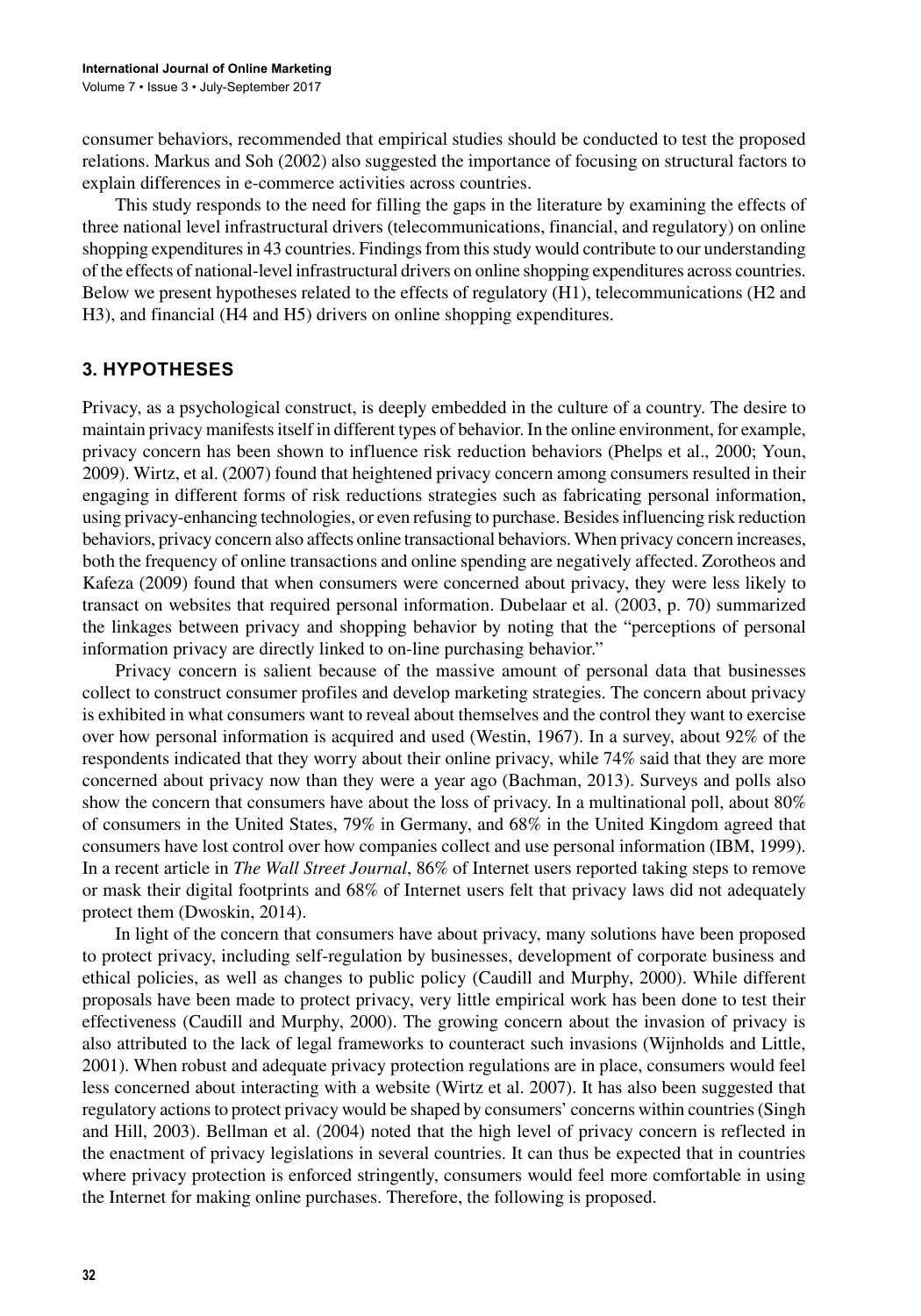**H1:** Higher privacy protection enforcement is associated with higher levels of online shopping expenditures.

An efficient telecommunications infrastructure is essential for the smooth conduct of online shopping activities. Simon (2004, p. 35) noted that a "country's readiness for e-commerce depends on network infrastructure." The underlying foundation of the Internet is technological and, therefore, online shopping expenditures would be high in countries where significant investments in telecommunications infrastructure have been made. Data also show that differences exist among countries in the level of e-commerce sales due to differences in telecommunications infrastructure (Ho et al., 2011). Countries that have invested in telecommunications infrastructure provide their citizens greater opportunities to move from the traditional bricks and mortar businesses to the online markets (Oxley and Yeung, 2001). In a more sophisticated telecommunications environment, consumers would be able to easily log on to the Internet, search for product information, compare price, read reviews, and purchase the product. Therefore, the following is proposed.

H2: Higher investments in telecommunications infrastructure are associated with higher levels of online shopping expenditures.

Consumers need to be able to access the Internet to conduct online transactions. Although the Internet seems ubiquitous, access to this technology is not universal. Significant digital access divide exists at the international level, as the Internet penetration varies widely across the developed and developing economies. Comparatively, Internet penetration rates are higher in the developed economies. Increased access to the Internet enables people to engage in different types of online activities including online shopping. The level of Internet penetration would thus represent the size of the e-commerce market in a country (Ho et al., 2011). Countries with higher Internet penetration rates will thus show higher levels of online shopping. Therefore, the following is proposed.

H3: Higher Internet penetrations are associated with higher levels of online shopping expenditures.

Income provides consumers the financial means to make a purchase. The level of income also influences the perception of the value of time. As income increases, the perceived monetary value of time also increases. Thus, people with different levels of income would value the time spent on making a purchase differently. As higher income people would place greater monetary value on time, the opportunity costs of the time spent on the different phases of the purchasing process will be higher for them. They will thus be more inclined to making purchases on the Internet to save time.

Although the purchasing power and opportunity cost arguments suggest a positive link between income and online buying, empirical data on the impact of income on online transactions show mixed results. Patwardhan and Yang (2003) found income to be not a significant predictor of online shopping, whereas Goldsmith and Flynn (2005), Hannah and Lybecker (2010), and Lohse et al. (2000) found income to be positively related to online shopping, frequency of online shopping, and spending. Taking into consideration the argument that the value of time increases with rising income and that the variety of purchases that consumers make also increases with rising income, we argue that as per capita income increases online shopping will also increase. Therefore, the following is proposed.

H4: Higher per capita gross national income is associated with higher online shopping expenditures.

The online shopping environment is especially suitable for the use of credit cards (Bulut and Koprulu, 2010). In the online environment, credit cards serve as a convenient mechanism for making a purchase (Oxley and Yeung, 2001). After the purchase decision has been made, consumers can provide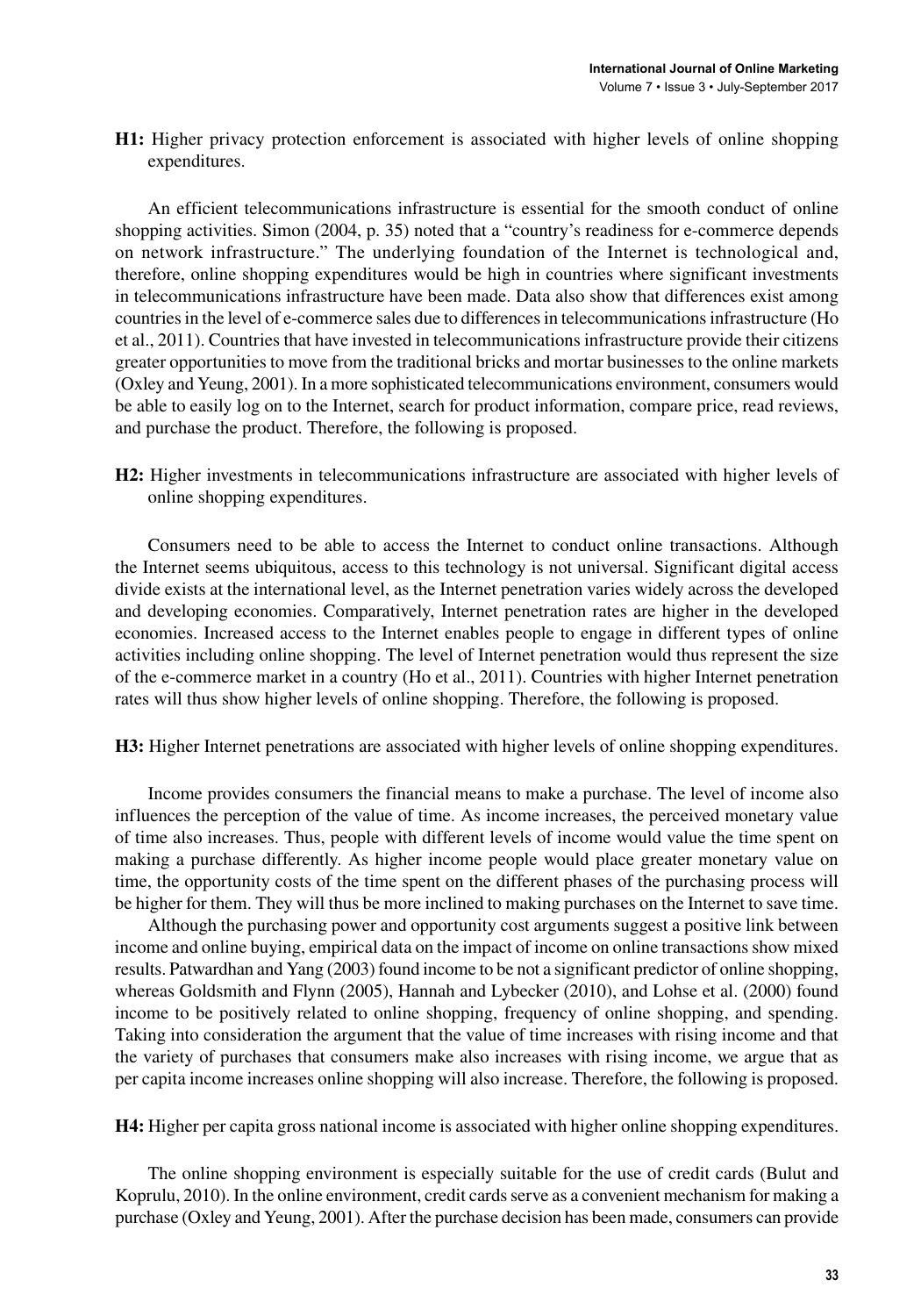credit card information to the firm and complete the transaction. The advantage of using credit cards is that payments for purchases are deferred to the next billing cycle when it can be paid in full or in reduced monthly installments. Research also shows that consumers enjoy the convenience of using credit cards and thus tend to overspend (Gan et al., 2008). While the availability of credit cards makes it convenient to conduct online transactions, data show that consumers do not enjoy the same level of access to this financial instrument across countries. Credit card penetration varies across countries and in countries where penetration is high it can be hypothesized that online shopping would also be high. Markus and Soh (2002) noted that availability of credit cards in the financial infrastructure can explain differences in e-commerce activities across countries. Kenny (2003) had also noted that lack of credit cards can restrict the use of the Web for transactional activities. Therefore, the following is proposed.

**H5:** Higher credit card penetration is associated with higher online shopping expenditures.

#### **4. MeTHOD**

The multiple regression technique was used to test the proposed hypotheses. The statistical procedure measures the degree to which each of the independent variables contributes to the prediction of the dependent variable. The dependent variable was per capita online shopping expenditures. The five independent variables were privacy protection enforcement, per capita telecommunications investments, Internet penetration, per capita income, and credit cards penetration. Privacy protection enforcement reflects the regulatory infrastructure driver. Per capita telecommunications investments and Internet penetration reflect the telecommunications infrastructure drivers. Per capita income and credit cards penetration reflect the financial infrastructure drivers.

#### **4.1. Sample**

In conducting international research involving secondary data, researchers generally end up working with the sample of countries on which data are available. They, thus, confront two key questions, one dealing with sample size and the other dealing with the appropriateness of the data for testing the hypotheses. For this study, the size of the sample was determined by the availability of data on all six variables. Data on all six variables were available for 43 countries, which constituted this study's sample size (see Appendix A for the list of countries). The sample size of 43 is considered appropriate for conducting regression analysis.

#### **4.2. Variables**

Privacy enforcement rankings for the sampled countries came from Privacy International, an organization created jointly by US-based Electronic Privacy Information Center and the UK-based Privacy International (Privacy International, 2007). The data that Privacy International provide is based on a comprehensive survey of global privacy enforcement and has been used in existing research (Bellman et al., 2004). The international ranking of privacy enforcement in each country is based on the following criteria:

- Is there a regulatory body with sufficient powers to investigate privacy infractions?
- Can the regulator act proactively?
- Does the regulatory body act in an effective way?
- Have cases been taken through the administrative and legal systems?

Each of the above-mentioned criteria relates directly to the ability and willingness of governments and policy makers to enforce privacy within their countries. Privacy International measures the level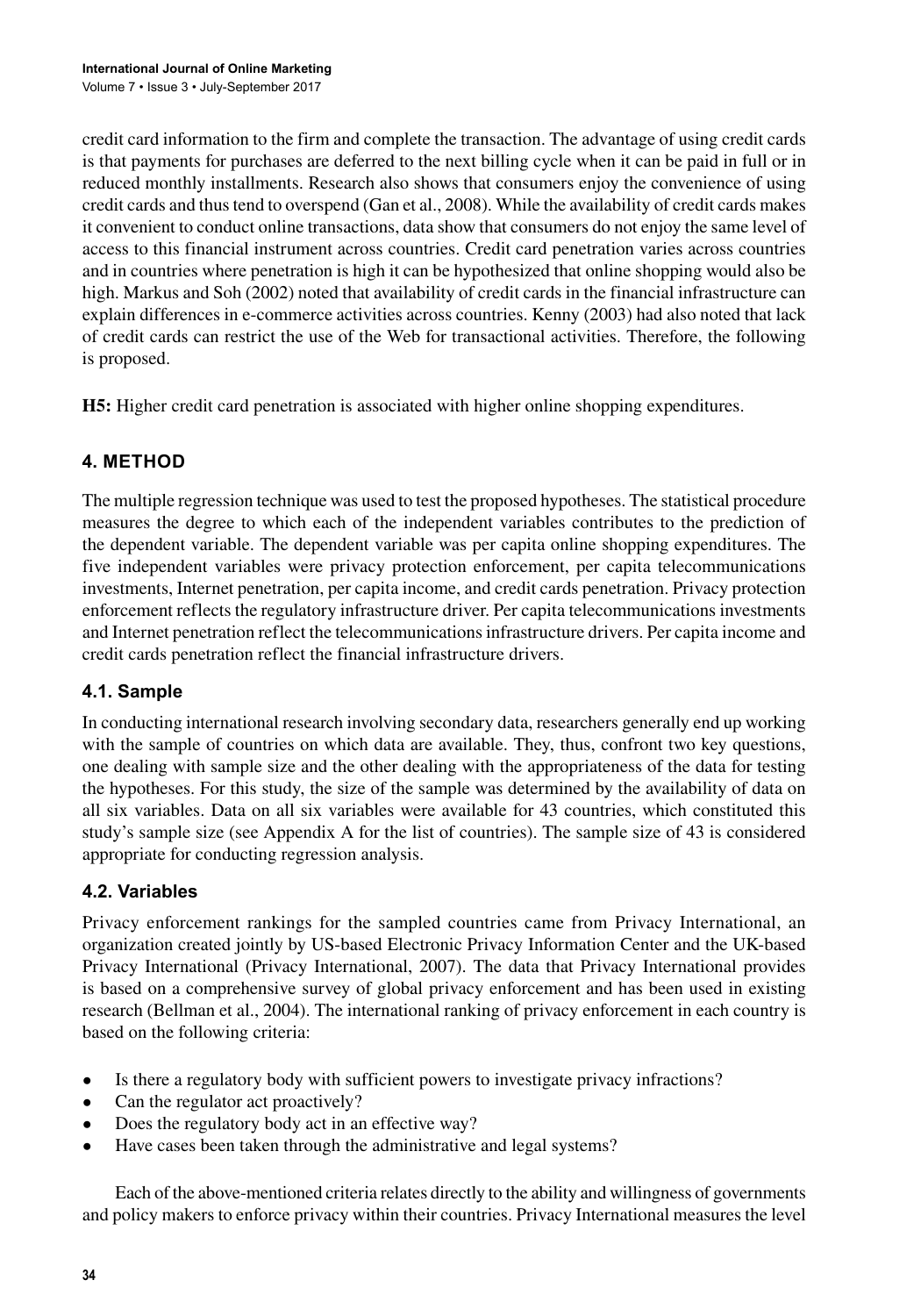of enforcement in each country on a cale of 1 through 5, with 1 repre enting lax privacy enforcement and 5 representing stringent privacy enforcement. The data provided by Privacy International was used in this study.

For telecommunications infrastructure drivers, the two variables were telecommunications investments and Internet penetration. Telecommunications investment was measured as the expenditures associated with acquiring the ownership of telecommunication equipment infrastructure, which include land, buildings, and computer software. The expenditure included both new installations and additions to existing installations. Total investment was divided by population to obtain per capita investment in telecommunications infrastructure. Internet penetration was measured as the percentage of population with access to the Internet.

For financial infrastructure drivers, the two variables were per capita national income and credit card penetration. Per capita income data was obtained by dividing the gross national income of the country by its population. Credit card penetration was calculated as the number of credit cards per thousand people in each country.

The dependent variable was per capita online shopping expenditures which included sales generated through pure e-commerce websites and through sites operated by store-based retailers. Sales data is attributed to the country where the consumer is based, rather than where the retailer is based. It thus represents online shopping within each country. Data on the dependent variable and telecommunications and financial drivers were obtained from Euromonitor International (2014).

#### **4.3. Results**

Results from the multiple regression analysis show the significance of telecommunications and financial infra tructure in explaining per capita expenditure on online hopping. The ignificant variable in telecommunications infrastructure drivers was per capita telecommunications investments and the significant variable in financial infrastructure drivers was per capita income. Results also show that privacy protection regulations, Internet penetration, and credit card penetration were not significant (see Table 1 for parameters estimate and significance level). The overall R-square for the proposed model was .699.

#### **5. CONCLUSION**

Findings support the hypotheses of positive influence of per capita telecommunications investments and per capita income on online shopping expenditures. A developed telecommunications infrastructure creates a transactional environment that is conducive to the growth of online shopping. As the ease of using the Internet for transactional purposes increases, consumers tend to spend more money on

| <b>Variables</b>               | B         | <b>Std. Error</b> |         | t-value  | Sig. |
|--------------------------------|-----------|-------------------|---------|----------|------|
| (Constant)                     | $-31.342$ | 45.806            |         | $-.684$  | .498 |
| Privacy Enforcement            | $-15.934$ | 14.498            | $-.122$ | $-1.099$ | .279 |
| <b>GNI</b> Per Capita          | .004      | .002              | .523    | 2.514    | .016 |
| Percent of Net Users           | .776      | 1.120             | .118    | .693     | .492 |
| <b>Credit Card Penetration</b> | $-.004$   | .029              | $-.016$ | $-136$   | .892 |
| Telecomm Infrastructure        | .293      | .144              | .291    | 2.040    | .049 |

#### **Table 1. Regression Model Coefficients**

Dependent Variable: Per capita online shopping expenditures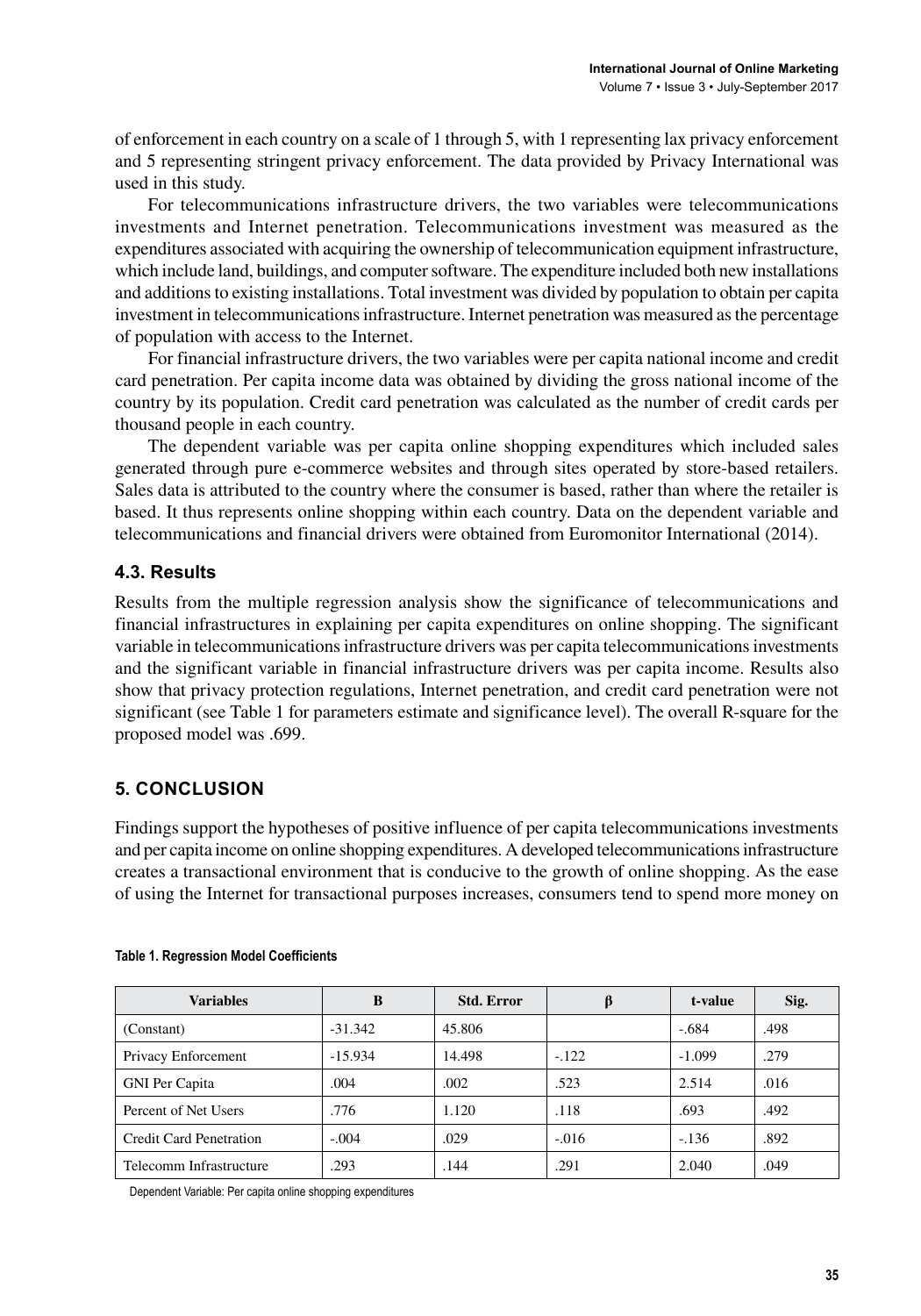online shopping. Expenditures on online shopping also increase as consumers' income increases. Consumers with higher per capita income spend more on online shopping.

This study also hypothesized positive association between privacy protection regulations and online shopping. It was argued that with more stringent privacy enforcement regulations, consumers would feel more confident about privacy protection and thus would be less inhibited in making online purchases. Although this line of reasoning led to the above stated hypothesis, the result did not support the proposed linkage. However, what should be noted is that the non-significance of privacy regulations does not mean that consumers do not value privacy. This would not be a justifiable conclusion as the finding of this study is not based on whether people knew about the regulations or how they perceived them. What can be concluded, based on the finding, is that the stringency of privacy protection regulations did not significantly influence per capita expenditures on online shopping.

Internet penetration, the proportion of people with access to the Internet, was non-significant in explaining per capita expenditures on Internet shopping. What this could suggest is that the ability of people to access the Internet does not make them more inclined to spend more on online purchases. Credit card penetration was also non-significant. The proposal of positive association between credit card penetration and online shopping expenditures was based on the argument that consumers would find the convenience of using credit cards to make online purchases appealing. Therefore, the higher the credit card penetration, the higher would be the expenditures on online shopping. The lack of significant relation between credit card penetration and online shopping can be traced to consumers' preference for using cash rather than credit cards (Slyke, et al. 2005). Studies show that Germans and Belgians, for example, do not like to use credit cards for making payments (Harrison-Walker, 2002).

#### **5.1. Theoretical Implications**

Existing research has focused mostly on demographic characteristics and psychological variables to under stand consumers' online shopping behavior. Our research objective was to add to this literature by examining the role of infrastructural drivers in influencing per capita expenditures on online shopping. Per capita telecommunications investment was found to be a significant facilitator of online shopping expenditures. Online transactions are conducted on the telecommunications infrastructure, and thus the more advanced this infrastructure is the easier it is for consumers to make online purchases. When consumers can search product related information, compare product offerings, and make and execute purchase decisions easily and quickly, they become more likely to make purchases and spend more. An efficient telecommunications infrastructure, resulting from investments in its development, serves as a digital highway for the smooth flow of information, facilitating interactions between consumers and online businesses. Thus, differences across countries in investments made in the telecommunications infra tructure would explain variations in per capita online shopping expenditures.

With respect to the financial driver, per capita income was found to be a significant facilitator of online shopping expenditures. As per capita income increases, online shopping expenditures also increase. The significant finding supports the argument that higher levels of income give people the discretionary purchasing power that results in higher levels of expenditures on online shopping. The finding also supports the argument that as income increases, the opportunity costs of time spent on making a purchase increase. People with higher income would thus find the convenience of buying online appealing and, furthermore, as they make a variety of purchases due to higher income, the amount of money they spend on online shopping would also increase.

#### **5.2. Managerial Implications**

Managerial implications of findings from this study relate to two key strategic decisions that firms make: how to select international markets and how to develop them. For firms wanting to succeed internationally, the selection of markets plays a decisive role. The growth of international sales is predicated on how well a firm is able to analyze and select country markets. Among the different steps of the international market selection process, market analysis occupies a key position, acting as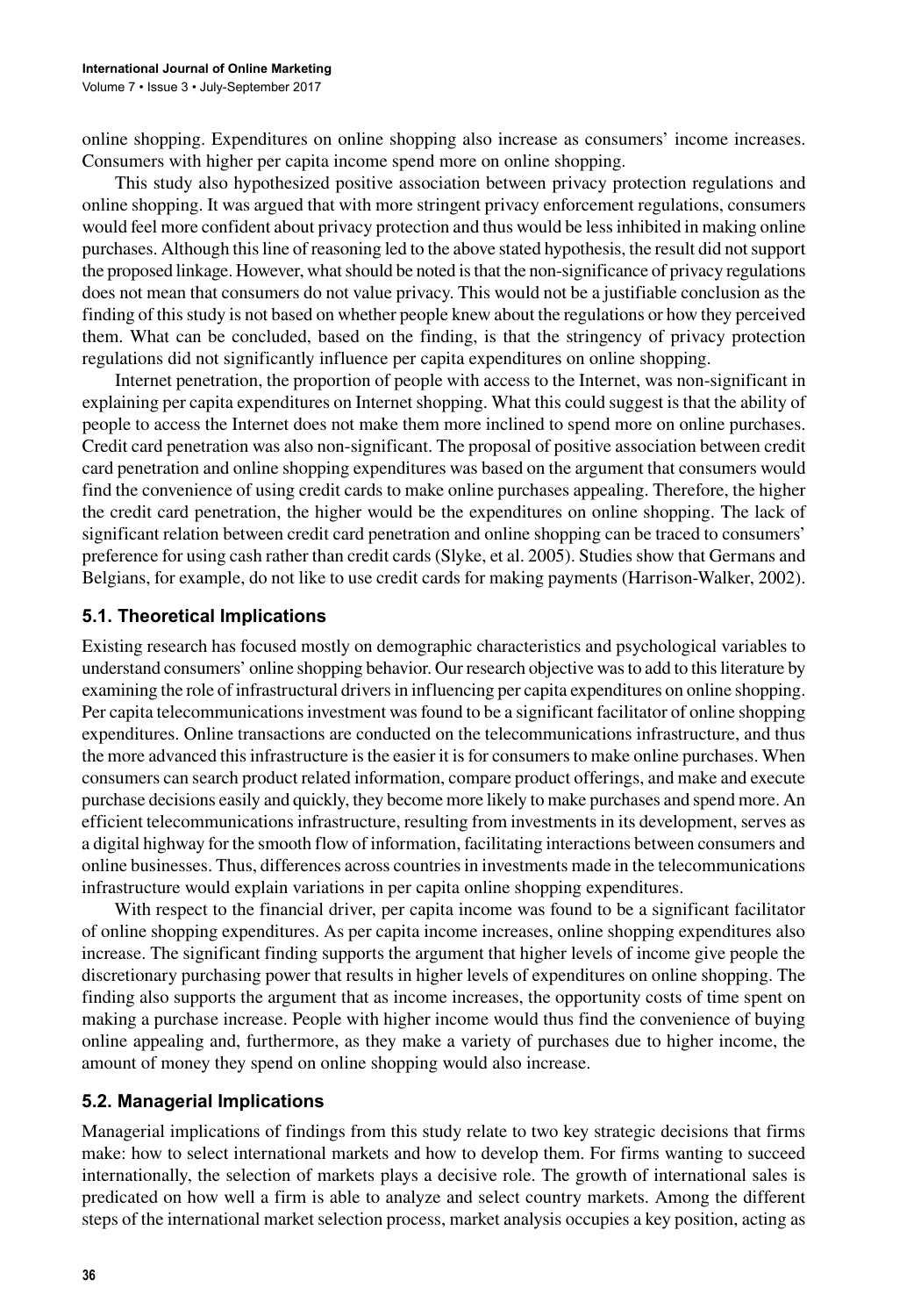a bridge between the decision to internationalize and the selection of markets. Thus, the knowledge of the variables that affect online sales potential in different country markets would be considered highly valuable to firms. Findings from this study show that countries that have invested more on telecommunications infrastructure and have high per capita income will have higher levels of online sales relative to countries that have invested less and have low income.

Higher levels of telecommunications infrastructure and income are linked with more developed and competitive markets. In these country markets, not only the propensity to spend more on online purchases but also competitive intensity would be high. In contrast, countries which have embarked on developing their telecommunications infrastructure and are expected to increase per capita income would experience an increase in online sales in the future. Thus, the managerial implication relates to selecting a country market that is either developed or has the potential to develop.

Another implication, although not directly flowing from the findings, covers the issue of market development. After a market is selected, firms face the difficult question of market development. For online businesses, this involves the development and continuous enhancement of websites to increase sales. Quelch and Klein (1996, p.72) noted that firms will have to strategize on how to "maintain, grow, and manage their sites." The recommendation is that firms need to develop country-specific web sites if they wish to exploit the differential international marketing opportunities. Although English is considered the global language of commerce, its exclusive use would make some international consumers feel that they are not welcomed. In addition, when developing the websites, firms need to understand that there are cross-cultural differences that influence how consumers may respond to the different elements of a website such as color, font, logos, and images (Harrison-Walker, 2002).

#### **5.3. Limitations and Future Study**

The limitation of this study relates to the sample size, as the analysis was conducted on a small sample of countries. While this limitation can affect the validity of findings, it is generally unavoidable in international studies that are based on secondary data. With respect to this study, however, the sampled countries cover two key characteristics that allay the concern about the validity of findings. First, they come from different regions of the world and, second, they include countries that are at different stages of economic development (see Appendix A). These two characteristics enhance confidence in the validity of the study's findings.

This study opens several avenues for future research. However, the three areas that seem promising are the following. First, future research can examine the level of awareness among people about the different aspects of privacy-related regulations and how this awareness affects online behaviors. Second, future research can explore whether consumers trust that privacy regulations are there to protect their interests and how this trust shapes their online behaviors. Third, future research can focus on the tradeoffs between privacy and convenience, that is, how much privacy people are willing to sacrifice to enjoy the convenience of using the Internet for transactional purposes.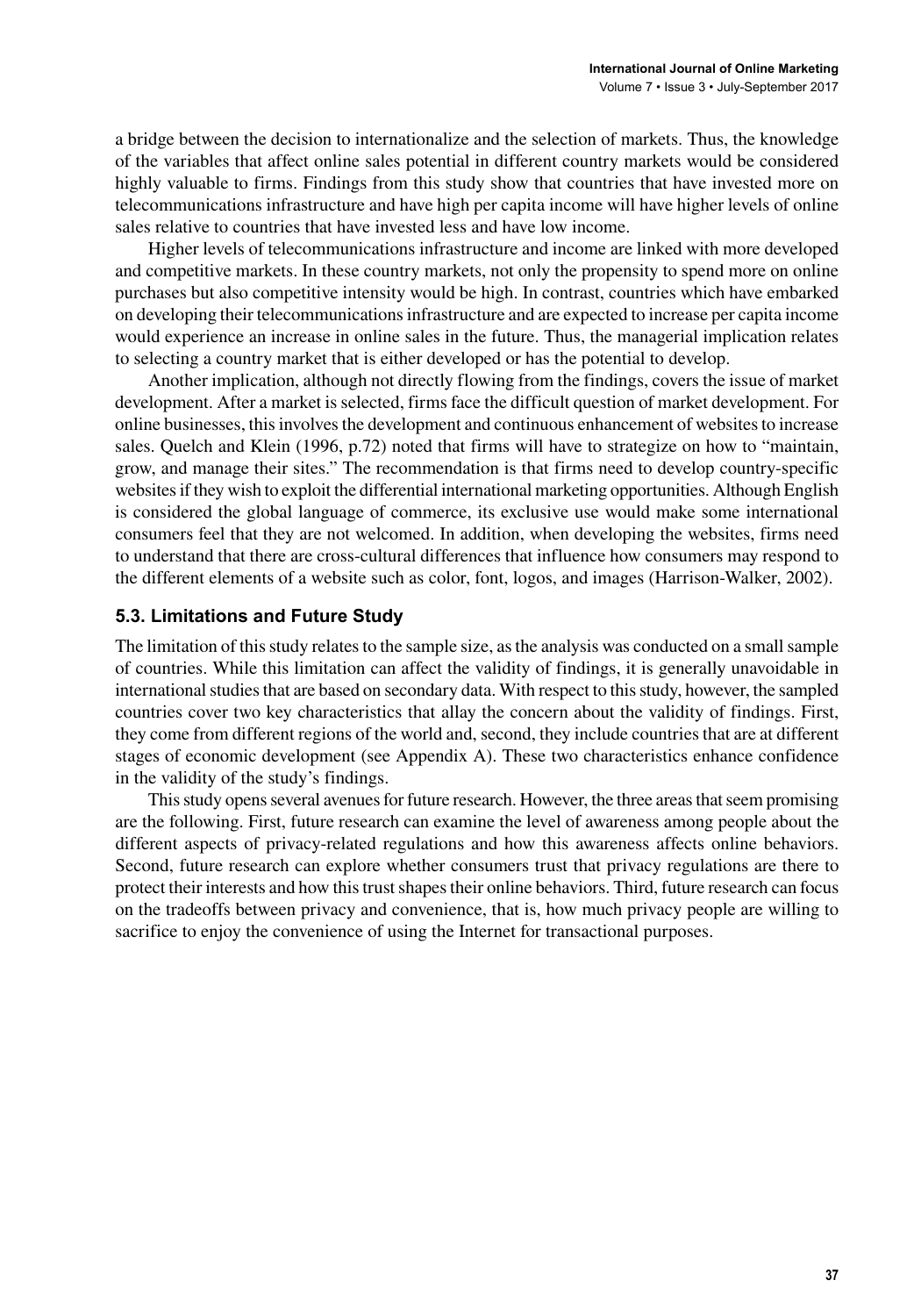#### **ReFeReNCeS**

Akhter, S. H. (2003). Digital divide and purchase intention: Why demographic psychology matters. *Journal of Economic Psychology* , *2* (3), 321–327. doi[:10.1016/S0167-4870\(02\)00171-X](http://dx.doi.org/10.1016/S0167-4870(02)00171-X)

Alqahtani, M. A., Al-Badi, A. H., & Mayhew, P. (2012). The enablers and disablers of e-commerce: Consumers' perspectives. The Electronic Journal on Information Systems in Developing Countries, 54(1), 1–25.

Bachman, K. (2013), Consumer confidence in online privacy hits 3-year low, most afraid of businesses, not government, *Adweek*. Retrieved from: http://www.adweek.com/news/technology/consumer-confidence-onlineprivacy-hits-3-year-low-155255

Bellman, S., Johnson, E. J., Kobrin, S. J., & Lohse, G. L. (2004). International differences in information privacy concerns: A global survey of consumers. The Information Society, 20(5), 313–324. doi[:10.1080/01972240490507956](http://dx.doi.org/10.1080/01972240490507956)

 from ix countrie . *Journal of Marketing Theory and Practice*, *17*(3), 267–281. doi[:10.2753/MTP1069-6679170305](http://dx.doi.org/10.2753/MTP1069-6679170305) Brashear, T. G., Kashyap, V., Musante, M. D., & Donthu, N. (2009). A profile of the internet shopper: Evidence

Bulut, Y., & Koprulu, O. (2010). Credit card market and socio-economic background of card holders: A case tudy from Turkey. *International Journal of Economic Perspective*,(4), 623–633.

Caudill, E. M., & Murphy, P. E. (2000). Consumer online privacy: Legal and ethical issues. *Journal of Public Policy & Marketing* , *19*(1), 7–19. doi[:10.1509/jppm.19.1.7.16951](http://dx.doi.org/10.1509/jppm.19.1.7.16951)

Census, U. S. (2014). *U.S. Census Bureau News*. Washington, D.C.: U.S. Department of Commerce.

Chang, J., & Samuel, N. (2004). Internet shopper demographics and buying behavior in Australia. *Journal of American Academy of Business* , *5*(1/2), 171–176.

Das, S., Mukhopadhyay, A., & Bagchi, K. K. (2014). National-level determinants of global music piracy and online music sales: An exploratory study. *Journal of Global Information Technology Management*,  $17(1)$ , 6–25. doi[:10.1080/1097198X.2014.910988](http://dx.doi.org/10.1080/1097198X.2014.910988)

Dubelaar, C., & Jevons, C. (2003). Personal information privacy and shopping behavior on the Internet. *Journal of Asia-Pacific Marketing* , *2*(1), 65–74.

Dwoskin, E. (2014), Give me back my privacy, *The Wall Street Journal*, March 24, p. R1.

Erbschloe, M. (2001). Ten trends that will impact the Internet over the next five years. *Information Systems Management* , *18*(3), 25–29. doi[:10.1201/1078/43196.18.3.20010601/31287.4](http://dx.doi.org/10.1201/1078/43196.18.3.20010601/31287.4)

Euromonitor International (2012), Online shopping in emerging markets: Long term growth opportunities in BRIC countries, *Euromonitor International*, May.

Euromonitor International. (2014). *Passport*. Chicago: Euromonitor International.

Gan, L. L., Maysami, R. C., & Koh, H. C. (2008). Singapore credit cardholders, ownership, usage patterns, and perception . *Journal of Services Marketing*, *22*(4), 267–279. doi:[10.1108/08876040810881678](http://dx.doi.org/10.1108/08876040810881678)

George, J. F. (2004). The theory of planned behavior and Internet purchasing. *Internet Research*, 14(3), 198–212. doi:[10.1108/10662240410542634](http://dx.doi.org/10.1108/10662240410542634)

and catalogs compared. *International Journal of Retail & Distribution Management*, 33(4), 271-283. Goldsmith, R. E., & Flynn, L. R. (2005). Bricks, clicks, and pix: Apparel buyers use of stores, internet, doi:[10.1108/09590550510593202](http://dx.doi.org/10.1108/09590550510593202)

Hannah, B., & Lybecker, K. M. (2010). Determinants of recent online purchasing and the percentage of income pent online. *International Business Research*, *3*(4), 60–71. doi:[10.5539/ibr.v3n4p60](http://dx.doi.org/10.5539/ibr.v3n4p60)

Harrison-Walker, L. J. (2002). If you build it, will they come? Barriers to international e-marketing. *Journal of Marketing Theory and Practice* , *10*(2), 12–20. doi:[10.1080/10696679.2002.11501912](http://dx.doi.org/10.1080/10696679.2002.11501912)

Ho, S. C., Kauffman, R. J., & Liang, T.-P. (2011). Internet-based selling technology and e-commerce growth: A hybrid growth theory with cross-model reference. *Information Technology Management*,  $12(4)$ ,  $409-429$ . doi:10.1007/s10799-010-0078-x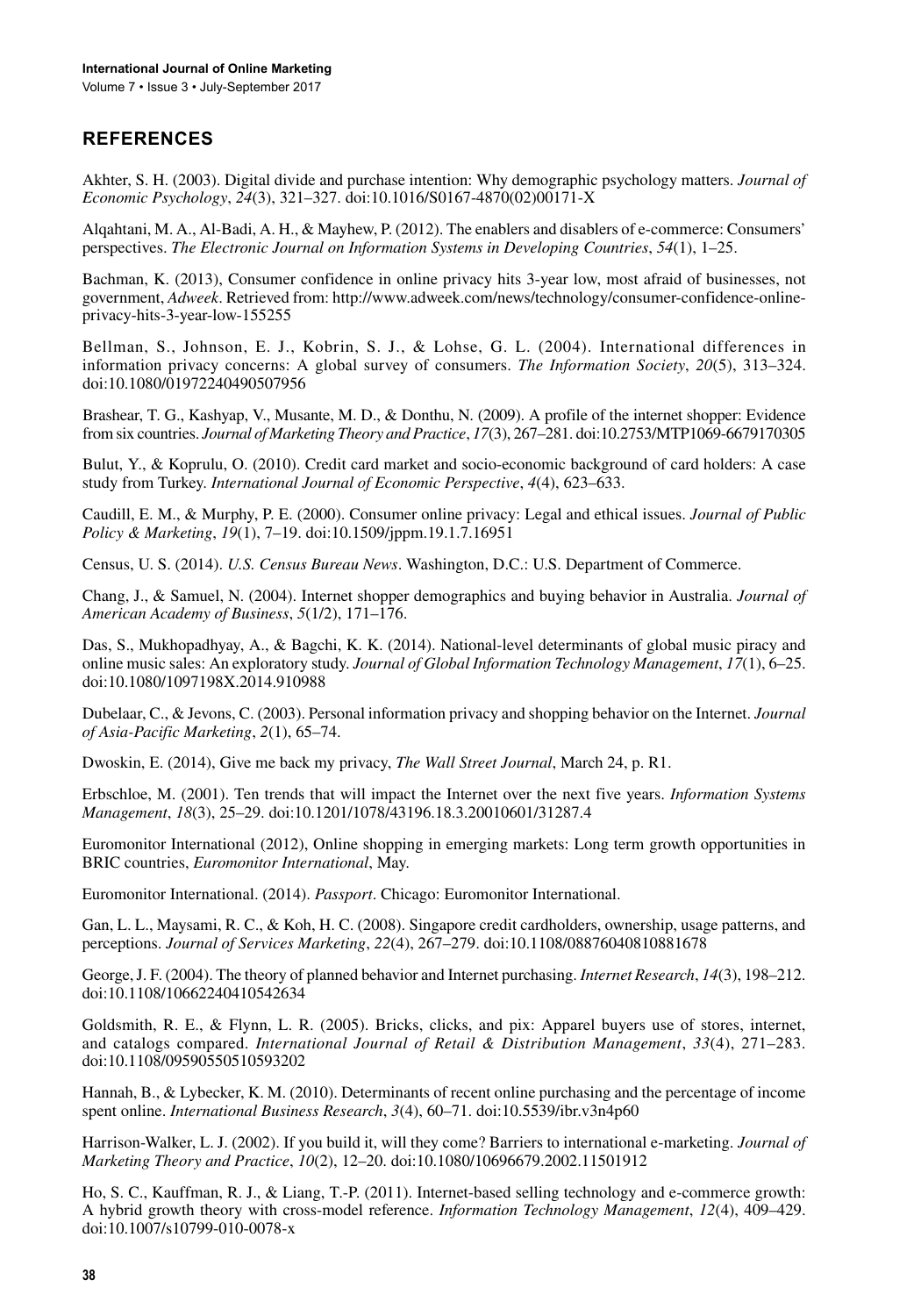IBM. (1999, October). IBM multi-national consumer privacy survey. Retrieved from http://www.ibm.com/ services/files/privacy\_survey\_oct1991.pdf

Kenny, C. (2003). Developments false divide. *Foreign Policy*, (Jan/Feb): 76–77. doi[:10.2307/3183524](http://dx.doi.org/10.2307/3183524)

Lawrence, J. E., & Tar, U. A. (2010). Barriers to ecommerce in developing countries, *Information*. *Social Justice (San Francisco, Calif.)* , *3*(1), 23–35.

Lim, W. M. (2015). Antecedents and consequences of e-shopping: An integrated model. *Internet Research*, *25* (2), 184–217. doi:[10.1108/IntR-11-2013-0247](http://dx.doi.org/10.1108/IntR-11-2013-0247)

 panel data. *Journal of Interactive Marketing*, *1* (1), 15–29. doi[:10.1002/\(SICI\)1520-6653\(200024\)14:1<15::AID-](http://dx.doi.org/10.1002/(SICI)1520-6653(200024)14:1<15::AID-DIR2>3.0.CO;2-C)Lohse, G. L., Bellman, S., & Johnson, E. J. (2000). Consumer buying behavior on the internet: Findings from [DIR2>3.0.CO;2-C](http://dx.doi.org/10.1002/(SICI)1520-6653(200024)14:1<15::AID-DIR2>3.0.CO;2-C)

Marcus, M. L., & Soh, C. (2002). Structural influences on global e-commerce. *Journal of Global Information Management* , *10*(1), 5–12. doi:[10.4018/jgim.2002010101](http://dx.doi.org/10.4018/jgim.2002010101)

McKinsey. (2013). China's e-tail revolution: Online shopping as a catalyst for growth.

 competitivene . *Journal of International Business Studies*, *32*(4), 705–723. doi:[10.1057/palgrave.jib .8490991](http://dx.doi.org/10.1057/palgrave.jibs.8490991) Oxley, J. E., & Yeung, B.  $(2001)$ . E-commerce readiness: Institutional environment and international

Patwardhan, P., & Yang, J. (2003). Internet dependency relations and online consumer behavior: A media system dependency theory perspective on why people shop, chat, and read news online. *Journal of Interactive Advertising* , *3*(2), 57–69. doi[:10.1080/15252019.2003.10722074](http://dx.doi.org/10.1080/15252019.2003.10722074)

Phelps, J. E., Nowak, G., & Ferrell, E. (2000). Privacy concerns and consumer willingness to provide personal information. *Journal of Public Policy & Marketing*, *19*(1), 27–41. doi[:10.1509/jppm.19.1.27.16941](http://dx.doi.org/10.1509/jppm.19.1.27.16941)

Privacy International. (2007). Surveillance Monitor 2007 - International country rankings. Retrieved from https:// www.privacyinternational.org/reports/surveillance-monitor-2007-international-country-rankings

Quelch, J. A., & Klein, L. R. (1996). The Internet and international marketing. *Sloan Management Review* , *37* (3), 60–75.

Sheth, J. N., & Sharma, A. (2005). International e-marketing: Opportunities and issues. *International Marketing Review* , *22*(6), 611–622. doi[:10.1108/02651330510630249](http://dx.doi.org/10.1108/02651330510630249)

Simon, S. J. (2004). Critical success factors for electronic services: Challenges for developing countries. *Journal of Global Information Technology Management* , *7*(2), 31–53. doi:[10.1080/1097198X.2004.10856371](http://dx.doi.org/10.1080/1097198X.2004.10856371)

Singh, T., & Hill, M. E. (2003). Consumer privacy and the Internet in Europe: A view from Germany. *Journal of Consumer Marketing* , *20*(7), 634–651. doi[:10.1108/07363760310506175](http://dx.doi.org/10.1108/07363760310506175)

 electronic commerce. *Information Resources Management Journal*, *18*(2), 24–40. doi:[10.4018/irmj.2005040102](http://dx.doi.org/10.4018/irmj.2005040102) Slyke, C. V., Belanger, F., & Sridhar, V. (2005). A comparison of American and Indian consumers perceptions of

Travica, B. (2002). Diffusion of electronic commerce in developing countries: The case of Costa Rica. *Journal of Global Information Technology Management* , *5*(1), 4–24. doi[:10.1080/1097198X.2002.10856317](http://dx.doi.org/10.1080/1097198X.2002.10856317)

We tin, A. F. (1967). *Privacy and freedom*. New York: Atheneum.

Wijnholds, H. B., & Little, M. W. (2001). Regulatory issues for global e-tailers: Marketing applications. *Academy of Marketing Science Review* , (9): 1–12.

Wirtz, J., Lwin, M. O., & Williams, J. D. (2007). Causes and consequences of consumer online privacy concern. *International Journal of Service Industry Management, 18(4), 326–348. doi[:10.1108/09564230710778128](http://dx.doi.org/10.1108/09564230710778128)* 

Youn, S. (2009). Determinants of online privacy concern and its influence on privacy protection behaviors among young adolescents. *The Journal of Consumer Affairs*, 43(3), 389-417. doi[:10.1111/j.1745-6606.2009.01146.x](http://dx.doi.org/10.1111/j.1745-6606.2009.01146.x)

Zorotheos, A., & Kafeza, E. (2009). Users' perception on privacy and their intention to transact online: A study on Greek internet u er , *Direct Marketing*. *International Journal (Toronto, Ont.)*, *3*(2), 139–153.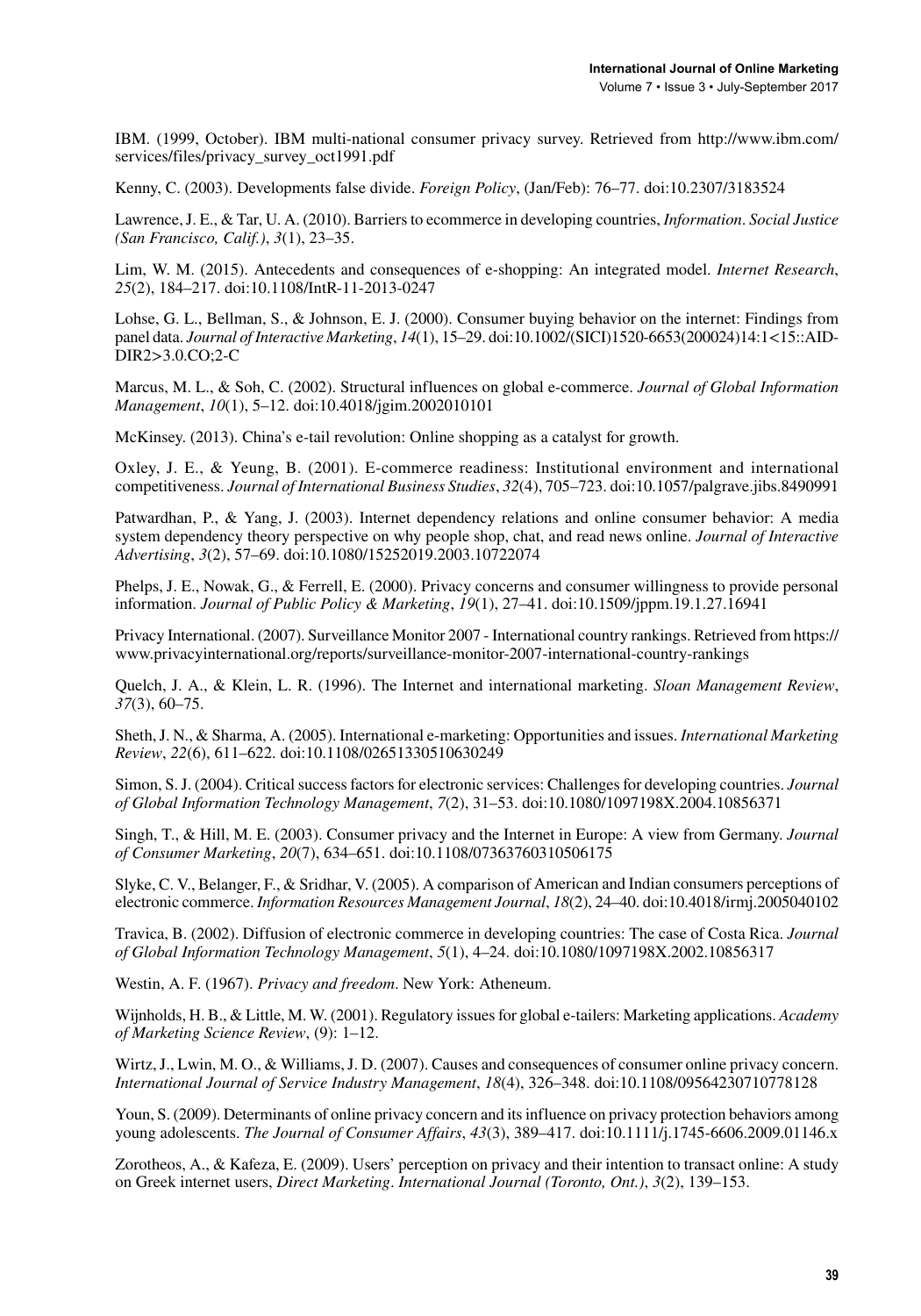**International Journal of Online Marketing**

Volume 7 • Issue 3 • July-September 2017

#### **APPeNDIX**

#### **exhibit 1**

*Countries Sampled*

Argentina Australia Austria Belgium Brazil Bulgaria Canada China Czech Republic Denmark Estonia Finland France Germany Greece Hungary India Ireland **Israel** Italy Japan Latvia Lithuania **Malaysia Netherlands** New Zealand Norway **Philippines** Poland Portugal Romania Russia Singapore Slovakia Slovenia South Africa Spain Sweden Switzerland Taiwan Thailand United Kingdom USA